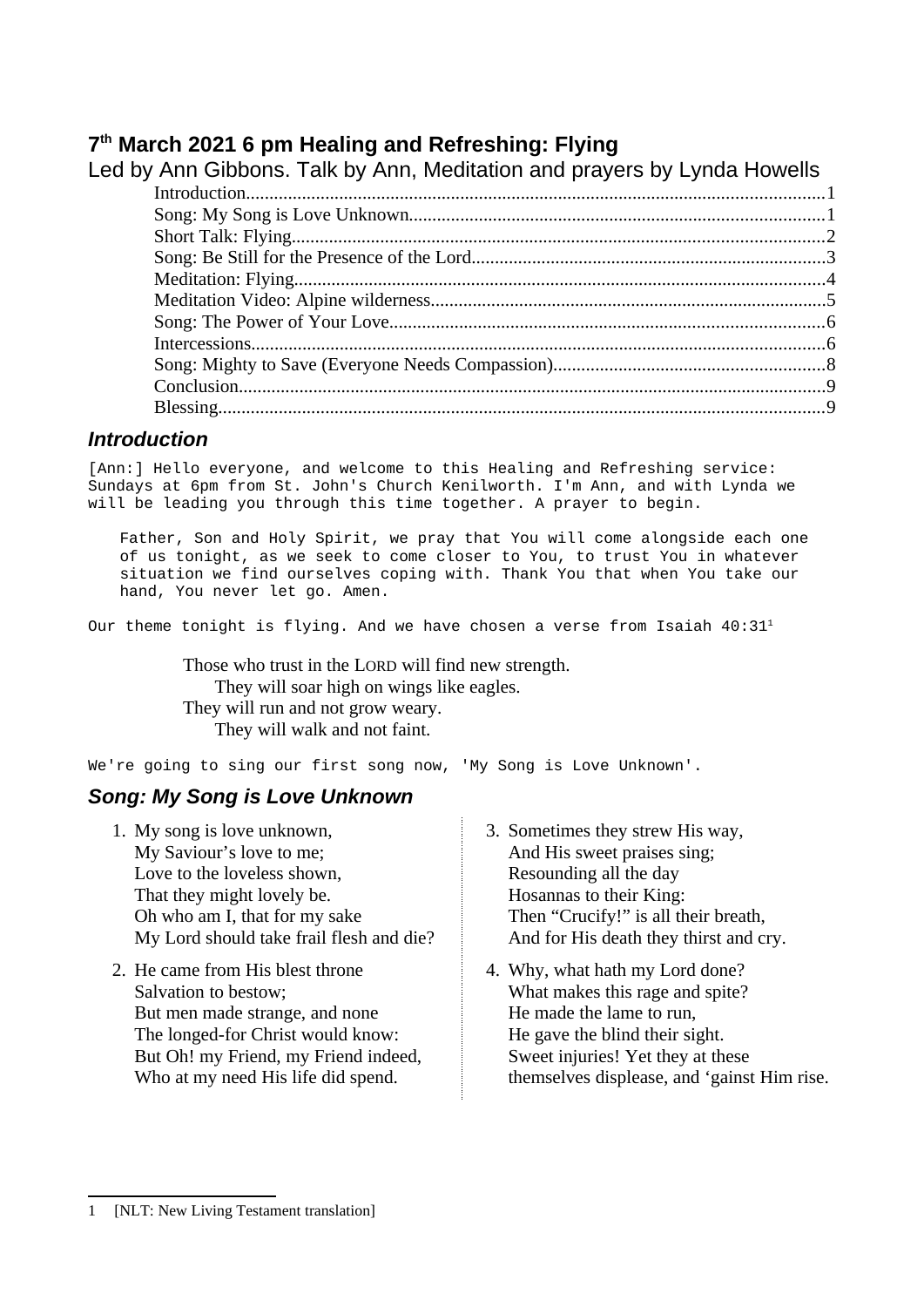5. They rise and needs will have My dear Lord made away; A murderer they save, The Prince of life they slay, Yet cheerful He to suffering goes, That He His foes from thence might free. 6. In life no house, no home, My Lord on Earth might have; In death no friendly tomb But what a stranger gave. What may I say? Heav'n was His home, But mine the tomb wherein He lay.

7. Here might I stay and sing No story so divine; Never was love, dear King! Never was grief like Thine. This is my Friend, in Whose sweet praise I all my days could gladly spend.

#### <span id="page-1-0"></span>*Short Talk: Flying*

[Ann:]

A quick and easy word to say, 'flying'. We humans are not best at physical flying at all, despite Lynda saying she always wants to float down on a wire from the church ceiling to make an entrance. Maybe we ought to go on one of those zip wires that are popular now.

So we turn to some real experts: the flying Red Arrows. Watching a programme some years ago now about this team, it brought to our homes the precision and dedication and bravery of the team flying, and their mechanics on the ground. They are a close-knit group. They practice and practice in the office how their manoeuvres will be done way before they get into their aeroplanes and go up into the sky. How they do the manoeuvres at at least 400 miles per hour is both mindboggling and humbling in equal measure. Yet sometimes things go wrong. They have to support one another through difficult times, but then have to return and get on with the job in hand. They are precision themselves along with their aeroplanes.

The majestic eagle can teach us much about rising above the storms of life and learning to soar. A few eagle facts:

- Eagles can see fish hundreds of feet above the water;
- They have colour vision;
- Their eyes are nearly the size of our human eyes, but they are four times sharper;
- Eagles have enormous wingspan and
- They can detect a storm approaching and set their wings so that the wind will pick up and rise it above the storm.

There is a story written by Chuck and Nancy Missler that goes,

An injured eagle landed in a barnyard, learned to walk and cluck like a chicken, drank from a trough, pecked earth and food and resigned himself peaceably to pecked earth on the ground.

A visitor to the farm asked why such a bird was behaving like a chicken, and the farmer explained that he had been injured. The visitor said the bird was made to soar in the heavens, not scavenge on the ground. So he picked the bird up and launched it into the air. After a few flaps, the birds returned to the ground, shook himself and carried on feeding with the chickens.

Again, the visitor took the bird to a rooftop. And this time the same thing happened. The bird must have been getting a bit fed up by now, being thrown up in the air. The next day the visitor returned, as he was so concerned that this bird was not living as it was born to.

So he took the bird up to a mountain and said to it, "Don't you understand?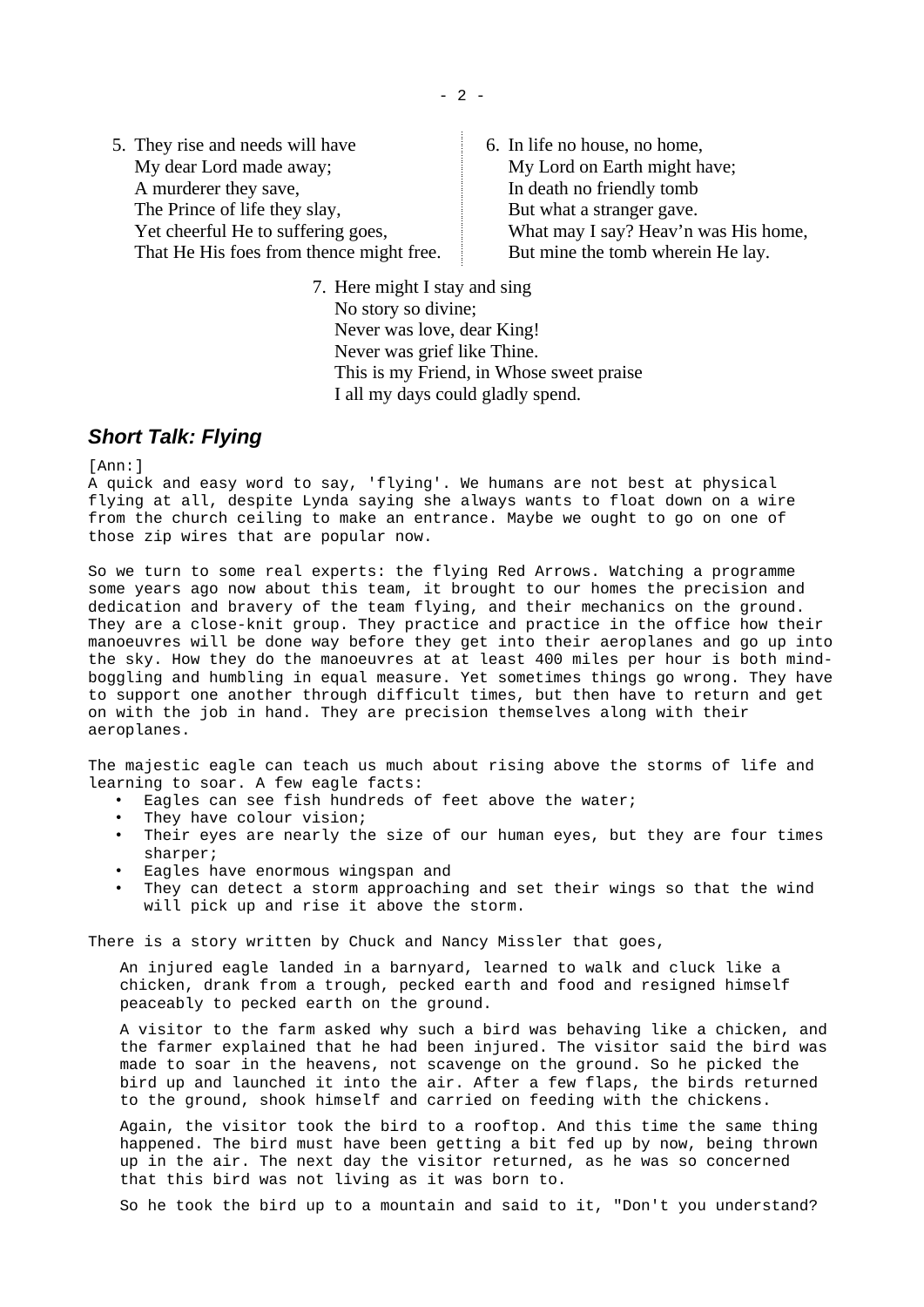You weren't born to be like a chicken. Why would you want to stay down here when you were born for the sky?" So, making sure the bird was facing the brilliant light of the setting sun, he powerfully heaved the bird into the sky, and this time, the eagle opened its wings, looked at the sun, caught up the thermals rising from the valley, and disappeared into the clouds of heaven.

When storms of life come upon us, we too can rise above them, lift ourselves up above adversity, by setting our minds and hearts towards God. We can allow God's power to lift us above them. Storms or trials of life can actually help us in our walk of faith, though they may not feel like this at the time. This is because they build something in us that will be part of our lives forever. Paul wrote in 2 Corinthians chapter 4, verses 16 to 18,

16 Therefore we do not lose heart. Though outwardly we are wasting away, yet inwardly we are being renewed day by day. 17 For our light and momentary troubles are achieving for us an eternal glory that far outweighs them all. 18 So we fix our eyes not on what is seen, but on what is unseen, since what is seen is temporary, but what is unseen is eternal.

God's children were born to fly. They were created by a loving God to soar. He has called them to live in the heights. Yet too many have huddled together in the barnyard, content to be comfortable with the crumbs.

When an eagle flies above the storm, it is, in a sense, overcoming it. But it uses the strength of the storm to rise above it. This is one thing that God wants us to do, use adversity for gain. We need to learn from trials, to grow from experience and be made better. James chapter 1, verses 2 to 4 [NLT] reads,

2 Dear brothers and sisters, when troubles of any kind come your way, consider it an opportunity for great joy. 3 For you know that when your faith is tested, your endurance has a chance to grow. 4 So let it grow, for when your endurance is fully developed, you will be perfect and complete, needing nothing.

Several verses show us that trials are to be confronted and endured, a lifetime of learning: 2 Timothy chapter 4 verse 5, Hebrews 12 verse 7.

I think the lifetime of learning is very ongoing for me.

We sing again now. We're going to sing 'Be Still for the Presence of the Lord'. And Lynda will then lead us in her meditation.

#### <span id="page-2-0"></span>*Song: Be Still for the Presence of the Lord*

| 1. Be still for the presence of the Lord | 2. Be still for the glory of the Lord |
|------------------------------------------|---------------------------------------|
| The Holy One is here;                    | Is shining all around;                |
| Come bow before Him now                  | He burns with holy fire;              |
| With reverence and fear;                 | With splendour He is crowned;         |
| In Him no sin is found;                  | How awesome is the sight,             |
| We stand on holy ground;                 | Our radiant King of light;            |
| Be still for the presence of the Lord    | Be still for the glory of the Lord    |
| The Holy One is here.                    | Is shining all around.                |

3. Be still for the power of the Lord Is moving in this place; He comes to cleanse and heal, To minister His grace; No work too hard for Him; In faith receive from Him; Be still for the power of the Lord Is moving in this place.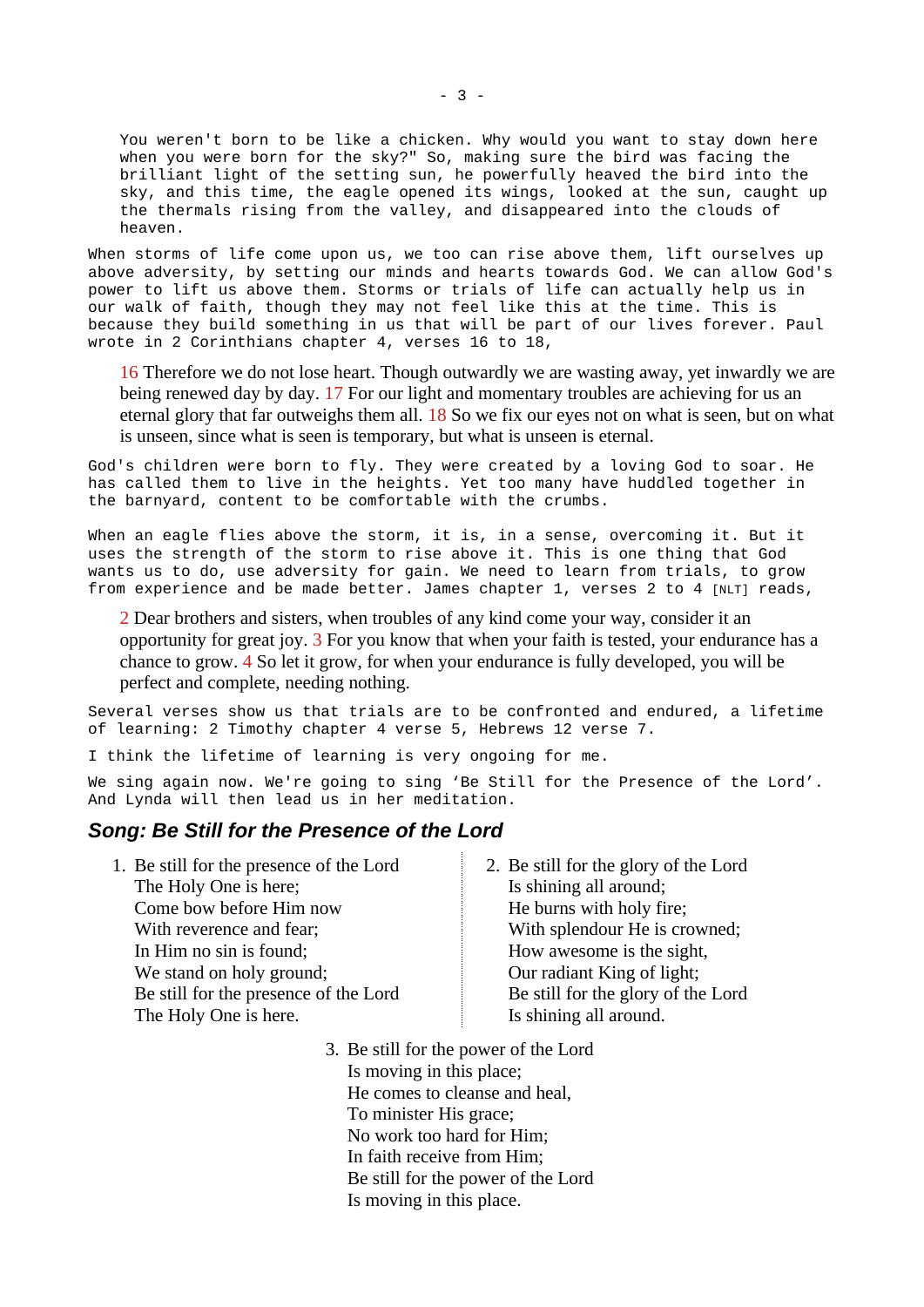#### <span id="page-3-0"></span>*Meditation: Flying*

[Lynda:]

Flying: imagine for a moment, hoping in the Lord, hoping. I think, "What for?" For what I think I need? Well, maybe what the Lord knows I need.

Flying. At the moment all this word conjures up Is the thought of loss of freedom. Living through this pandemic, flying off into far-flung places for new experiences, holidays, and excitement, rest and fun, seems to be a far-off dream. Living through a lockdown, confined to our homes, flying just seems to be a distant memory from the past. The word 'flying' represents a sense of freedom which is not happening at the moment. Our wings have been well and truly clipped. Many of us are feeling weak, vulnerable and unsure of the future.

Renewing my strength – if only! Life can be such a roller-coaster at the best of times. Waking up, getting out of bed can even be a challenge at times. It's good in bed, hidden away under the duvet, so that the world can find me. Hope is the last thing on my mind. But wait, think: who am I putting my hope in? Who am I trusting to help me fly? To be honest, at times relying on my own state of mind, emotions and thoughts is a recipe for disaster, a failure. But at other times self is reasonably OK.

Oh, my Lord, the choice is mine. You have given me that freedom to choose. Oh, that I would choose You, trust You. Easy words to say, but what do they mean to me? Not always easy to believe: trusting a Man I cannot see. And yet You tell me in your Word You speak to me in Your Word, You speak to me through others. You tell me that if I hope and trust in you, I will fly. I will soar on wings like eagles. Oh, imagine the freedom not to be bound by chains, chains which I've put around myself, chains which stop me from being free, being free to be the person that you want me to be. In my own strength, I struggle like a butterfly caught in a net, flapping its wings but getting nowhere, wearing myself out both physically and mentally. Imagine an eagle flying, its wings open in full flight. The power, the strength, the freedom to fly without limits or boundaries.

Father God promises this for us, if only: if only we could believe Him and trust Him more than we trust ourselves. Watch the birds as they fly: soaring, diving, following each other, taking us in turns to lead, gliding, and sometimes allowing themselves just to be carried along on the air currents. Life is like this: ups and downs, peaceful times, others stormy. But don't forget: through it all, God never changes. His Word for us is the same yesterday, today and forever.

Yes, I'm sure we all cause Him sadness, especially when we ignore Him, cut Him out of our lives. But He never, ever stops loving us. One day we pray this pandemic will be conquered, and we will be able to meet and hug one another. In the meantime, we can still fly in our hearts, trusting Father God with our lives day by day, and through that trust we may fly to places we would never have dreamed of: adventures and challenges beyond our wildest dreams.

Watch the birds as they fly from branch to branch, free; sometimes they sing, sometimes they squawk. But they are free, they're not bound. Oh, that we could fly freely without the chains and bonds which bind us, bonds of fear, selfdoubt, failure, the lack of courage, no self-worth, feeling unloved, judged. Heavenly Father doesn't see us like this. We are His beloved children. He sees beyond our human frailties. Oh, that we would let go of the chains which bind us and free us to fly.

So let's start afresh, not perhaps by trying to fly to the top of the tree, but flying gently amongst the lower branches, allowing ourselves to be free, giving ourselves permission just to be. God's time is not always our time in life. And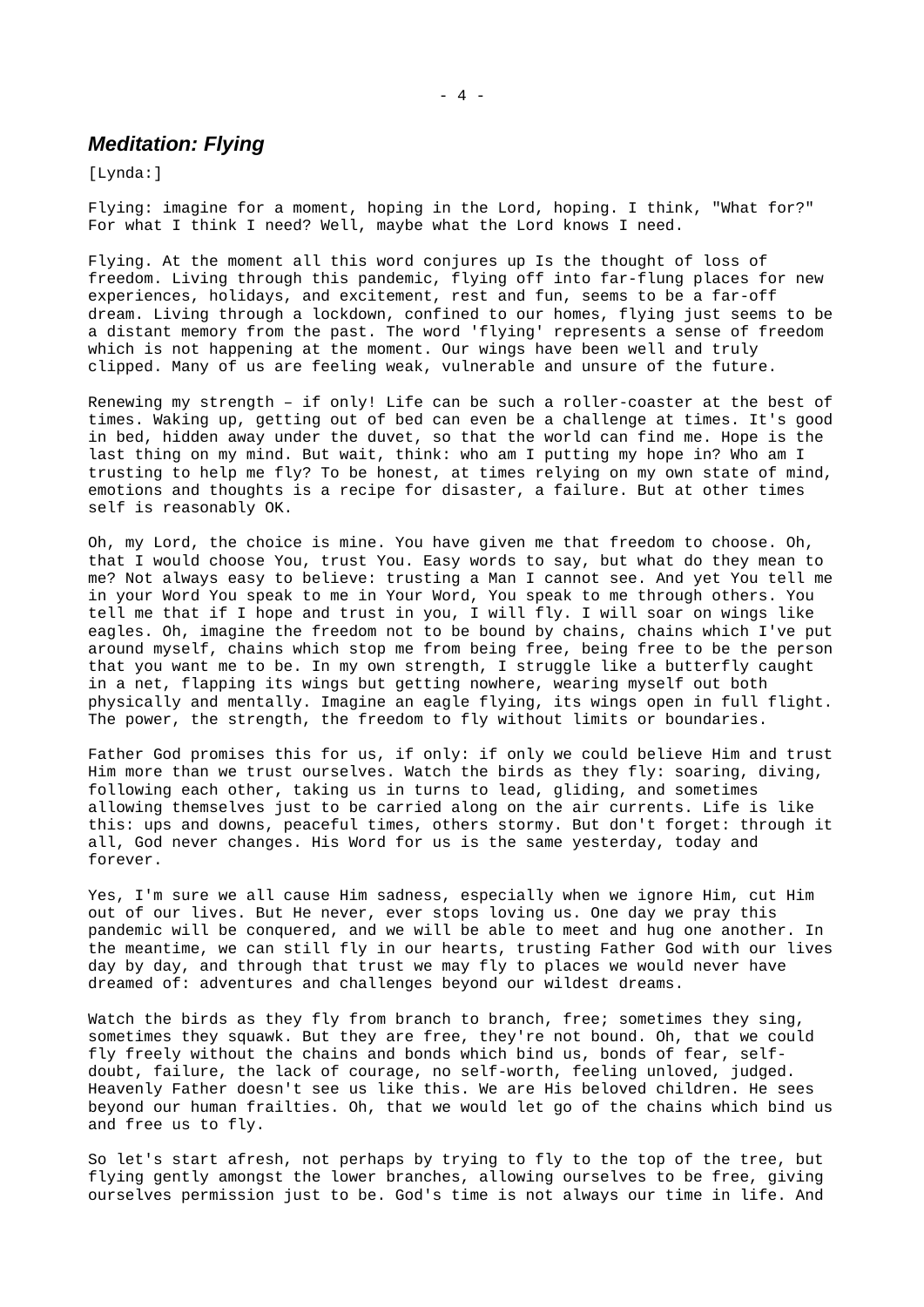we have to be patient. His love, plans for us and patience never end. What He asks of us is our honesty, always to be true to Him and ourselves.

Flying, flying like a kite, where the wind takes it, flying free to a point, but held by the string attached to it, and held in the hand of the person holding the string, gently guiding the kite, controlling it, to enable it to soar higher and higher. Yet sometimes there is a lull: the wind drops. But we can be assured that the hands of our Heavenly Father will always hold the string if we ask Him. So whether we are flying or still, we are still safe.

But who do we want to guide and lead us? Oh, that we could soar on wings like eagles with our Father God guiding us. We can. The choice is ours. Father God is glorified when we allow Him to strengthen us and free us to fly. Dare we take up that challenge? I'll leave that one with you. Amen.

#### <span id="page-4-0"></span>*Meditation Video: Alpine wilderness*



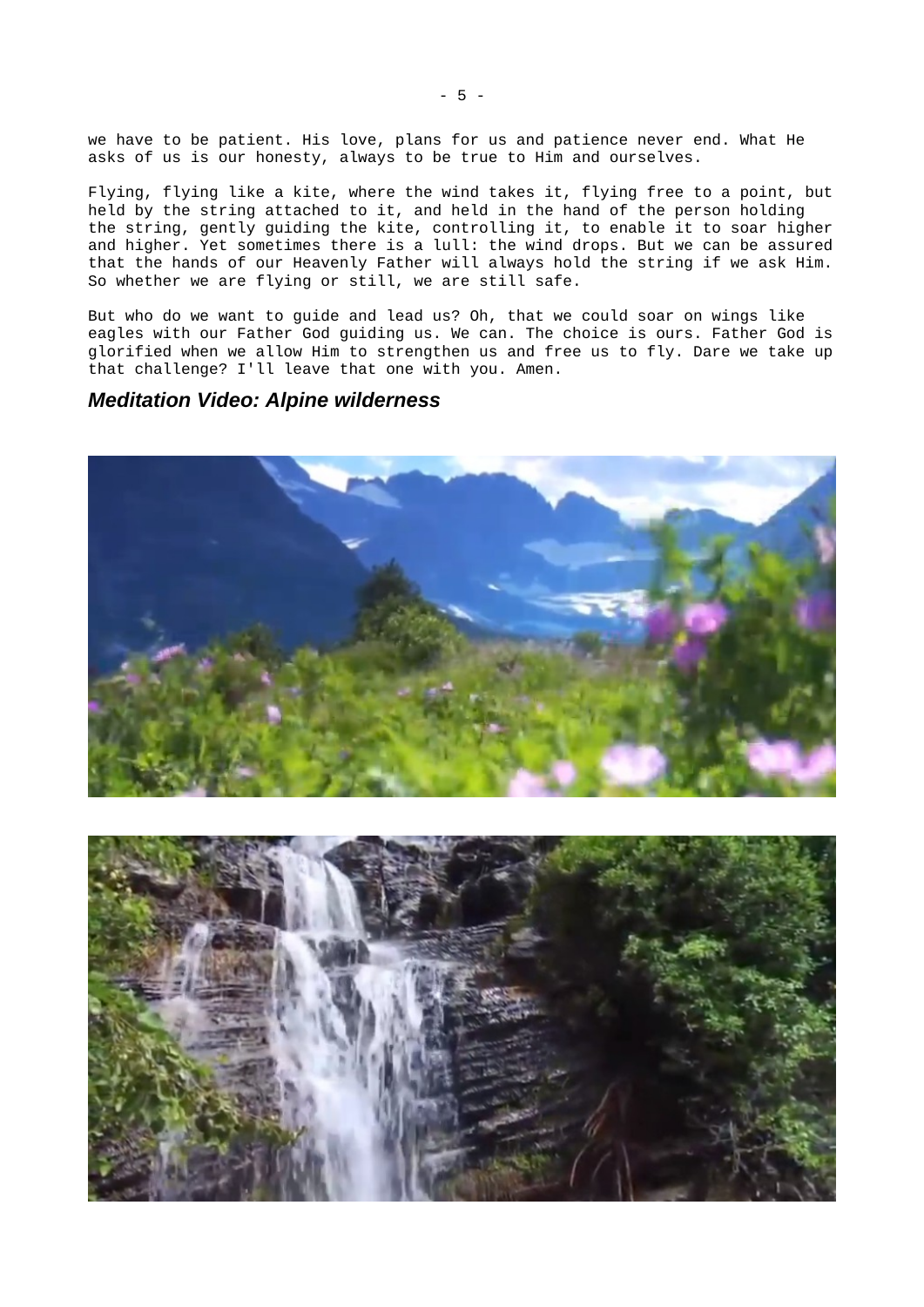

### <span id="page-5-1"></span>*Song: The Power of Your Love*

[Ann:] Before Lynda leads us in prayer, we're going to sing again, Lord I Come To You, The Power of Your Love.

1. Lord, I come to You; Let my heart be changed, renewed Flowing from the grace That I found in You. Lord, I've come to know The weaknesses I see in me Will be stripped away By the power of Your love.

*Chorus:*

Hold me close, Let Your love surround me; Bring me near, Draw me to Your side; And as I wait I'll rise up like the eagle And I will soar with You, Your Spirit leads me on In the power of Your love.

2. Lord, unveil my eyes,

Let me see You face to face; The knowledge of Your love As You live in me. Lord, renew my mind As Your will unfolds in my life In living every day By the power of Your love.

### <span id="page-5-0"></span>*Intercessions*

[Lynda:] Now we'll have our prayers. As I've told you before, that normally when our healing and refreshing services are in church, Ann and I offer to pray with anyone needing personal prayer. But as this cannot happen at the moment, there will be opportunity for you in this prayer time to ask your Heavenly Father to help you to talk to Him, for whatever you need. Just tell Him one-to-one what's on your mind. So let's be still.

*Chorus x 2*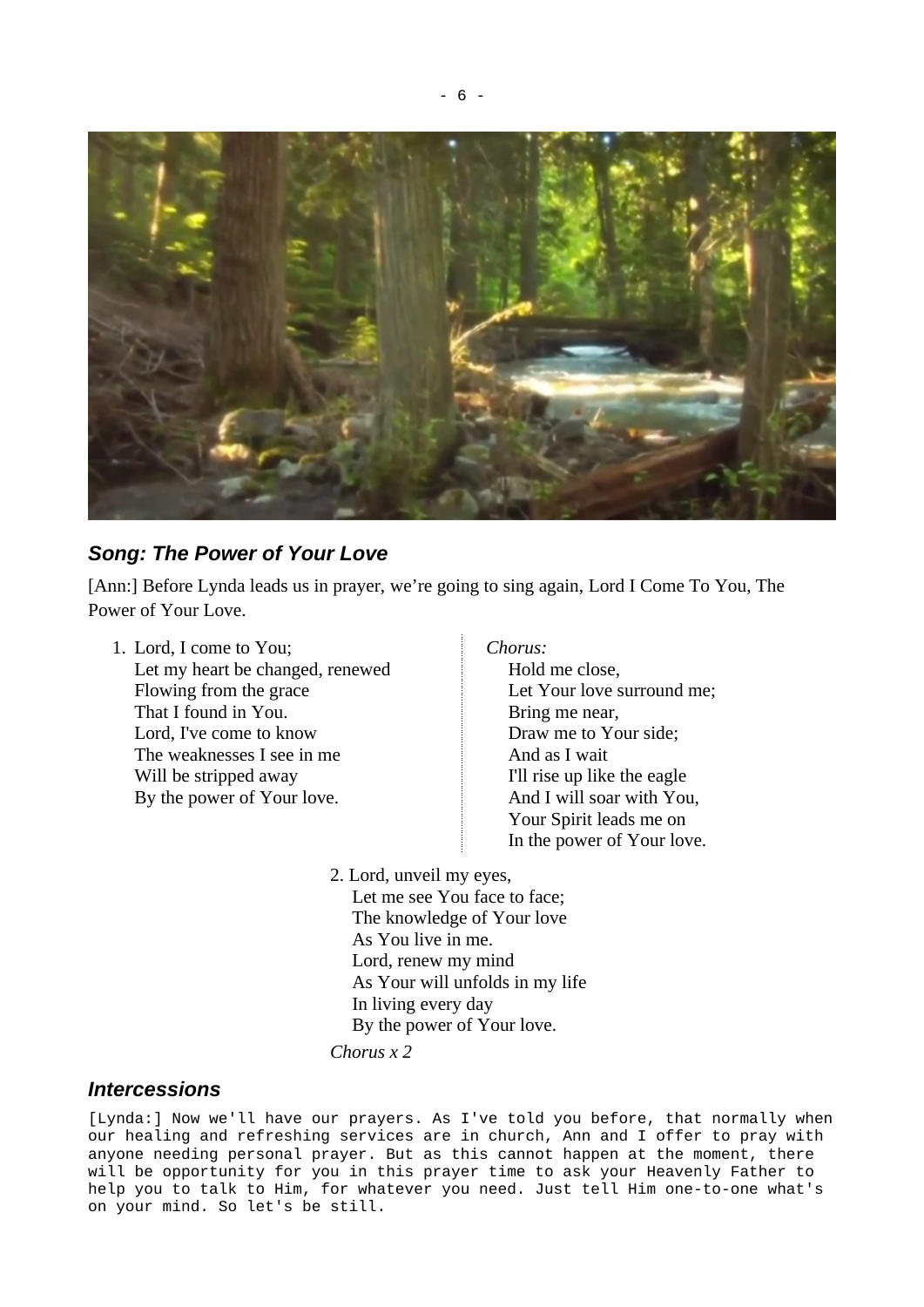"Be still and know that I am God. I am here for you to listen to you, and be with you always."

Father God, as we come to You now with our prayers, our worries, our fears, and blessings that we can say thank-you for, we choose to put our trust in You, our rock. We thank You for our freedom to be able to worship You, Lord, in safety. And we pray for Christians all over the world suffering persecution for their faith. We pray for your Holy Spirit to be with them always, that they would have peace, hope and courage and freedom to fly within their hearts as they follow you. Lord, in Your mercy, **hear our prayer**.

We thank you for the progress being made with the roll-out of the vaccine. We pray especially for everyone who is frightened, unsure of having the vaccine, that they would be able to trust the medical advice and choose to receive it. We also pray for the different variants of the virus, that through the knowledge of the scientists and researchers, a vaccine will be found to combat them. Lord, in Your mercy, **hear our prayer**.

As our country begins to regain some freedom, we pray for people to be sensible and follow the advice given, to be able to live and work together both in our workplaces, socialising and family life, to live in a safe way, thinking of each other's needs before our own. Lord in Your mercy, **hear our praye**r.

We pray for our Royal Family, for the Duke of Edinburgh recovering in hospital, for the Queen and her family in these very difficult times. And if is there is a need, that there will be healing and reconciliation. Lord, in Your mercy, **hear our prayer**.

Father God, social media, the press and other groups seem to have so much power to stir up bad news and create chaos. We pray that the power of Your love would flood these organisations, and speak words of hope, kindness, and most importantly, that they would speak the truth. Lord, in Your mercy, **hear our prayer**.

We pray for our hospitals, for everyone needing care and treatment, especially for cancer, hearts and other life-threatening illnesses, that there would be progress in their treatment being carried out sooner rather than later. Lord, in Your mercy, **hear our prayer**.

We pray for our schools and colleges, universities and other places of learning, as they begin to come together again, that the teachers and students, the children, and everyone involved will be safe and able to work within the restrictions caused by COVID. And we especially bring before you, Lord, all the children and students and the school staff, all of them going back to school from tomorrow, that they would be at peace and they would feel safe, Lord. Lord, in Your mercy, **hear our prayer**.

We pray for our church leaders, that they would be led by Jesus, to be shepherds, caring for your people in practical and spiritual ways. Show your love and compassion in their daily lives. Lord, in Your mercy, **hear our prayer**.

We pray for everyone in isolation, feeling the loss and pain of not being able to be with family and friends. Lord into their pain, we ask that your Holy Spirit to go and rest amongst them. And please, Lord, bless them with the power of Your love. Lord, in Your mercy, **hear our prayer**.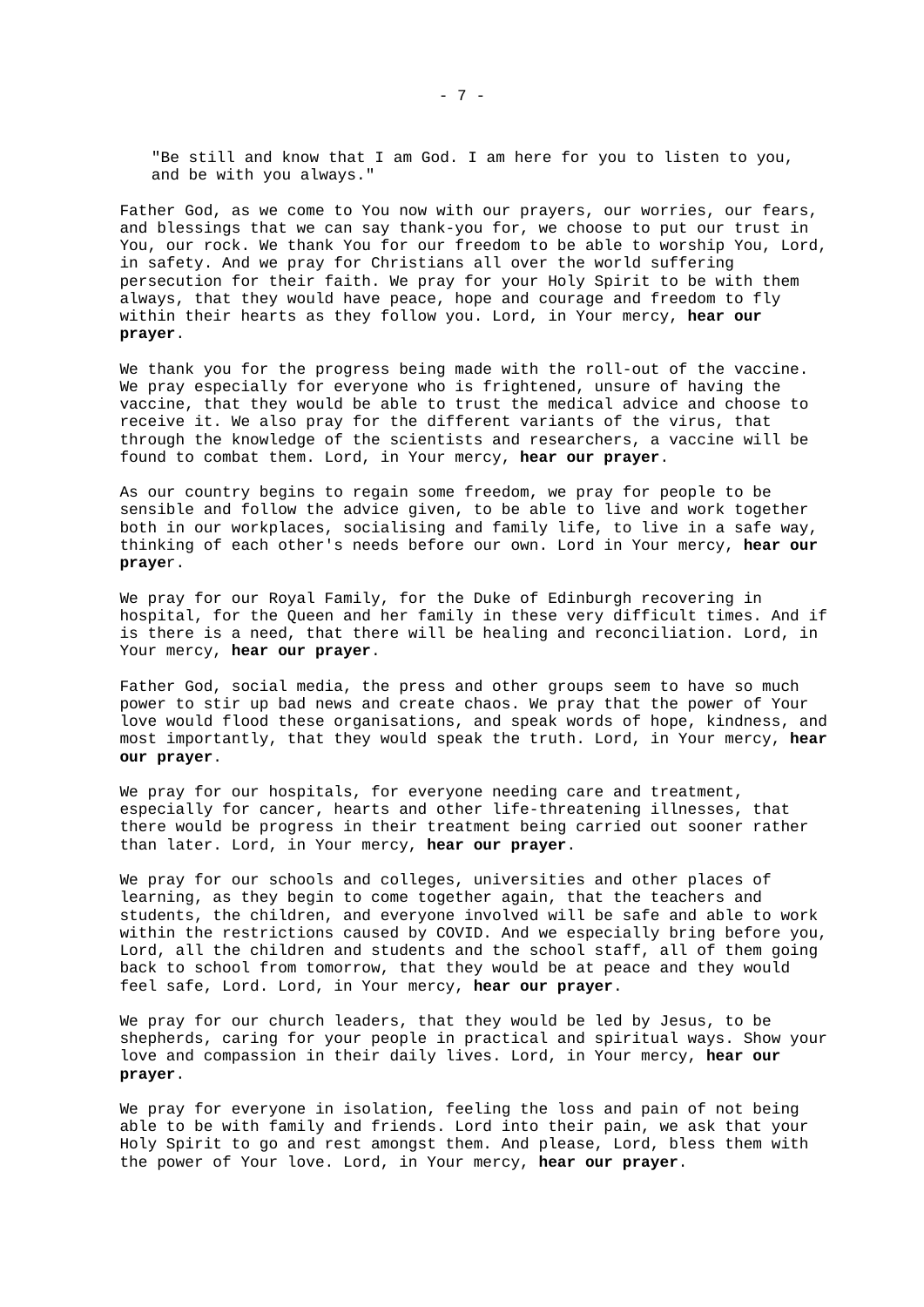We pray again, Lord, for the relationship of our country with Europe, especially after Brexit. Father God, may Your will be done. Guide us please, as to the new ways of working and trading together. Lord, into the unknown future for so many, we ask your Holy Spirit to bring hope, reconciliation where needed, as we seek to trade and live together. Lord, in Your mercy, **hear our prayer**.

We bring to You Your family all over the world, especially those living in poverty and fear through persecution. Father, into their lives we ask Your Holy Spirit to go and rest amongst them, to minister to them and bless them, please, with the power of Your love. Lord, in Your mercy, **hear our prayer**.

Father God, we thank you for those who we hold in our hearts and who we love. We pray for their wellbeing and sense of hope. We pray, Lord, that Your Holy Spirit would go and rest amongst them and remind them of Your love for them. Lord in your mercy, **hear our prayer**.

There will now be just a few moments quiet for you to talk to your Heavenly Father. Tell Him whatever's on your hearts.

Ann and I pray for you all watching this service, that you will all be refreshed and renewed.

We thank You, Father God for the freedom we have in being here with You now, our prayer times to talk to you about anything, to share our secrets, hidden thoughts, worries, fears and our joys, knowing that You are always here for us. We thank You, Father, that as the sun rising and setting day by day is constant, so Your love and care for each one of us is constant and never changes. Amen.

So our final hymn is 'Mighty to Save'.

#### <span id="page-7-0"></span>*Song: Mighty to Save (Everyone Needs Compassion)*

| 1. Everyone needs compassion       | So take me as you find me                     |
|------------------------------------|-----------------------------------------------|
| A love that's never failing        | All my fears and failures                     |
| Let mercy fall on me               | Fill my life again                            |
| Everyone needs forgiveness         | I give my life to follow                      |
| The kindness of a Saviour          | Everything that I believe in                  |
| The hope of nations                | Now I surrender                               |
| Chorus:                            | Chorus $x$ 2                                  |
| Saviour, He can move the mountains | Bridge:                                       |
| My God is mighty to save           | Shine your light and let the whole world see  |
| He is mighty to save               | We're singing for the glory of the risen King |
| <b>Forever Author of Salvation</b> | Jesus                                         |
| He rose and conquered the grave    | Repeat Bridge                                 |
| Jesus conquered the grave          | Chorus $x$ 2                                  |

*Bridge x 3*